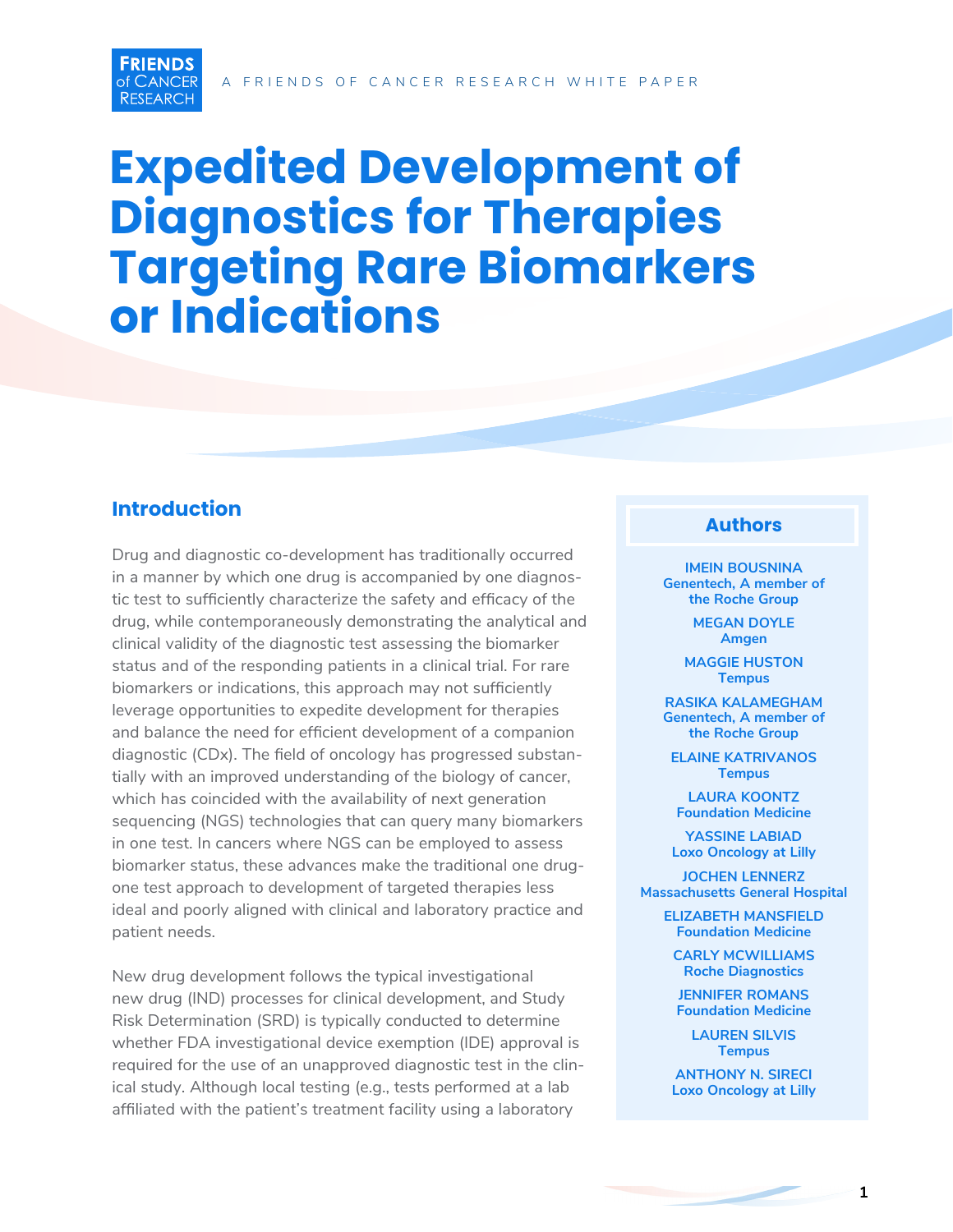developed test (LDT) or commercial test kit/platform if one exists) may be used to identify patients for studies of drug activity and biomarker assessment, one central lab test prototype is generally used for enrolling patients into the pivotal study.

Challenges with the traditional development and regulatory review of drugs and CDx range from concerns about homogenous clinical trial populations, delayed patient access to clinical trials, and pre-/ post-market requirements. Drug sponsors seek to balance enrollment speed with trial integrity, i.e., ensuring that the trial is enrolling a well-defined patient population that reflects the intent-to-treat (ITT) population. There may be delayed access to clinical trials because patients may be first screened using local lab testing and then are only enrolled in the trial following confirmation that patients meet trial eligibility criteria with central lab testing. This process presents challenges to drug and diagnostic co-development and can result in undue patient burden and potential medical harm since it may entail re-biopsy. It can also lead to delayed enrollment and accrual, increased wait time for patients to be in study, and delayed development (resulting in delayed post-market access) of the diagnostic and therapeutic. Where biomarker positive samples are very rare and regulatory requirements are not adjusted to account for this rarity, pre-/post-marketing requirements for diagnostic developers may dis-incentivize or slow the development of an approvable CDx for rare diseases or rare variants.

The type and extent of information required by FDA to support approval of diagnostic tests may need to vary based on the benefit/risk balance for the individual device and its intended use. FDA has generally not applied differing requirements for levels of evidence or certainty when a CDx addresses rare biomarkers. This is likely because of a lack of guidance on what flexibility can be applied, a lack of well-developed alternate methodologies, and a lack of designated pathways where flexibilities can be applied. However, the Humanitarian Device Exemption seeks to address issues that exist in developing CDx for rare diseases including limited availability of positive samples, limited information about potential alterations that could be treatable, and requirements to screen large numbers of samples to find a reasonable number of useful samples. To address these issues, flexibility in development expectations would benefit both patients and product developers to overcome some of the challenges to bringing therapies and CDx to market for rare diseases/biomarkers.

A more balanced approach to patient selection and diagnostics development in oncology clinical trials is needed, particularly for patients with rare diseases. Our goal is to propose a framework that would facilitate enrollment of patients in an efficient manner while maintaining clinical trial integrity and approval of a CDx based on requirements that consider the benefit-risk profile and feasibility of obtaining samples. Furthermore, to ensure timely availability of a diagnostic at or near the time of drug approval, we propose refining validation requirements for CDx approval. This document explores recommendations to 1) improve patient access to clinical trials for rare disease/biomarker therapies via expanded use of local tests, and 2) de-risk and streamline the development of a CDx for rare cancers to align with drug development.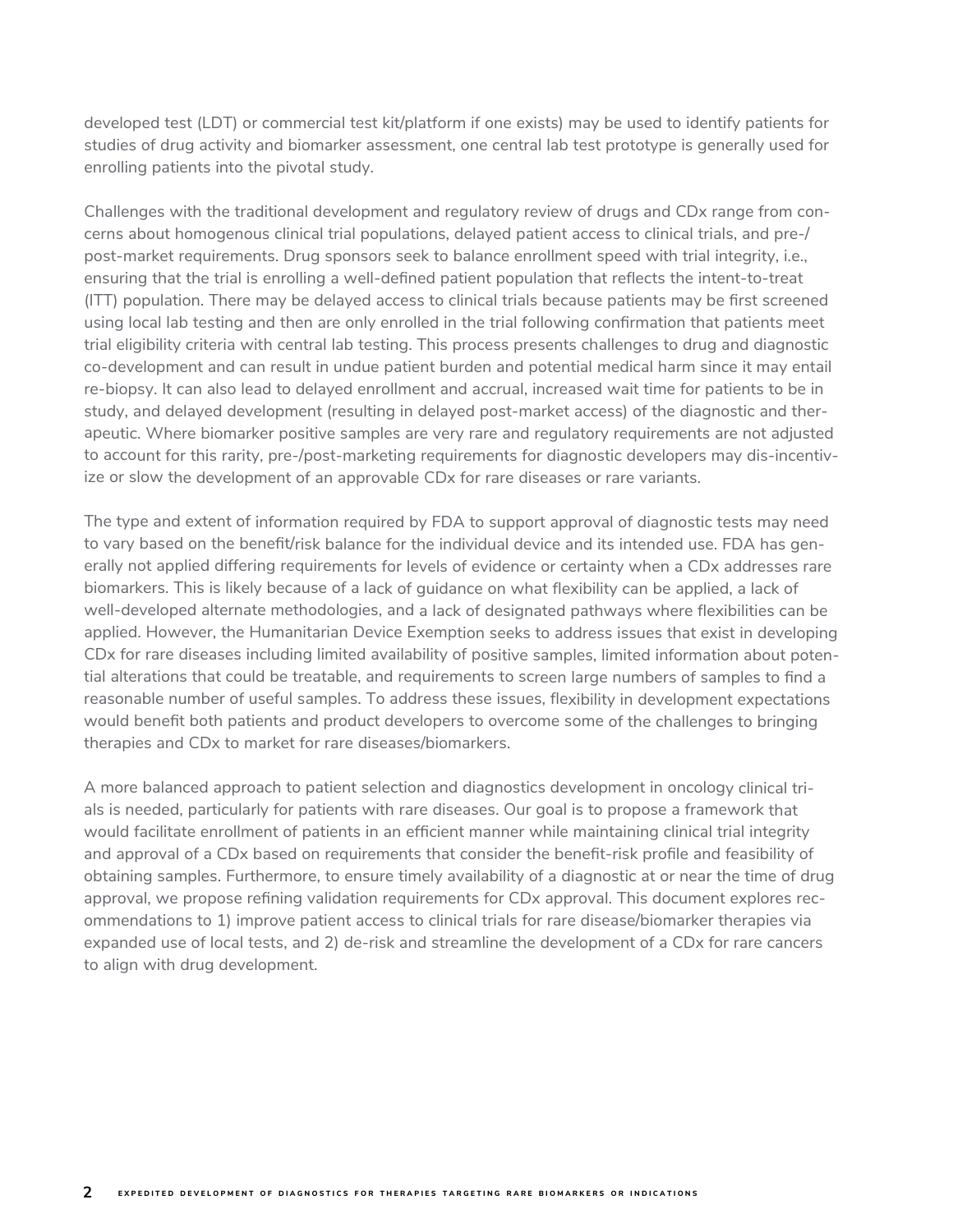# **Improve Patient Access**

#### **Ensure that policy does not inadvertently create roadblocks or reduce patient access**

As development of targeted therapies directed at rare biomarkers and rare variants of more prevalent biomarkers becomes more common, reliable testing and screening capabilities to recruit patients for studies will be increasingly important. Using a single diagnostic assay intended to support assessment of clinical trial eligibility can slow patient accrual when patients are initially screened by a local, non-FDA approved testing platform. On the other hand, enrollment based on multiple tests with potentially variable performance and varying design (e.g., DNA vs. RNA) may not optimally select patients for enrollment and may complicate later efforts to obtain CDx approval. Establishing minimum performance standards could help address and alleviate these challenges.

#### **Recommendations**

Detection of rare biomarkers and rare variants to support the development of targeted therapies poses unique challenges, particularly as it pertains to the analytical comparability of the test(s) used to enroll patients into pivotal clinical trials. However, the benefits of identifying and accruing patients using multiple local tests, particularly when identifying rare variants, may outweigh the risk of variability in the clinical trial population. To support this paradigm, alignment of minimum performance standards and variants/variant classes can help standardize biomarker measurement which in turn could reduce barriers to patient enrollment and ensure homogeneity in the trial population. Per current FDA guidance, $^1$ enrollment using multiple local tests is allowed (including for pivotal trials), and FDA recommends that the sponsor evaluate comparability of test results among potential sites prior to initiating trial testing at those sites. Clinical trial sponsors (drug developers) could articulate, prior to patient enrollment, the minimum performance standards needed to accrue patients based on the particular study needs.<sup>2</sup> Local labs with individual tests could then provide evidence of minimum performance data if they intend to enroll patients into trials. In keeping with FDA guidance, these data would include information regarding accuracy, precision, analytical sensitivity, and analytical specificity, which the sponsor could share with FDA and enroll patients in the pivotal study using the local test results (as already occurs) but more efficiently and potentially with less variability. While exploratory, the NCI-MATCH Designated Laboratory Network<sup>3</sup> approach could be used as a model to qualify labs and find alignment between central/local testing through prerequisite validation standards.

<sup>&</sup>lt;sup>1</sup> Principles for Codevelopment of an In Vitro Companion Diagnostic Device with a Therapeutic Product - Draft Guidance for Industry and Food and Drug Administration Staff (fda.gov)

 $^2$  Recommendations for proposed minimum performance standards available in Friends of Cancer Research White Paper—Blueprint for Breakthrough Forum: Research and Reimbursement in the Age of Precision Medicine. https://www. focr.org/sites/default/files/pdf/Friends%20Alexandria%20Blueprint%20White%20Paper\_October.pdf

<sup>&</sup>lt;sup>3</sup> James V. Tricoli, et al. Design and development of the molecular analysis for Therapy Choice (NCI-MATCH) Designated Laboratory Network. JCO 2019 37:15\_suppl, 3016-3016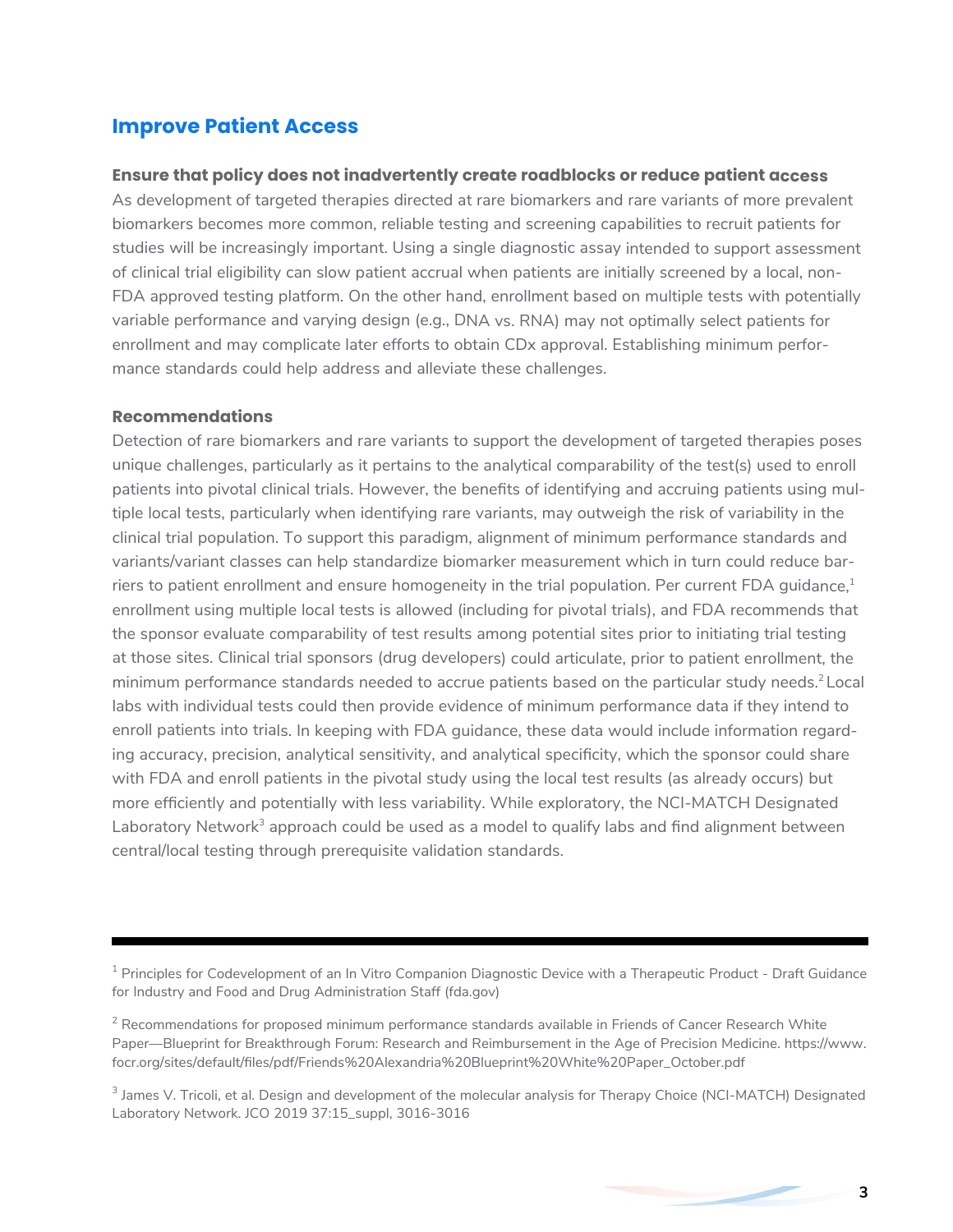Diagnostic tests have varying underlying designs and methodologies, and laboratories use different analyses, which can lead to discordance across tests. To account for potential variance, patient samples that are positive for the rare biomarker are typically used to standardize test performance and support test validation. While accepted practice, it is nonetheless a poor use of precious biomarker positive clinical samples that is costly and time consuming. FDA could consider issuing guidance recommending the use of a combination of contrived samples, representative variant validation, variant class-based validation for certain variant types, and, where available, prior data that demonstrate analytical validation of the assay (e.g., previous FDA approval of an NGS-based test) to ascertain test performance while expediting test development and patient accrual **(Table 1)**. In instances where clinical samples are particularly hard to obtain, whether for a local test or a CDx in development, FDA could consider allowing substitution with similar tumor types (e.g., perform analytical validation on non-small cell lung cancer (NCSLC) samples where small cell lung cancer samples are unavailable) or a "DNA is DNA" approach allowing use of any sample with the biomarker in question, regardless of its tissue of origin. Use of a representative approach for simple genomic alterations such as single nucleotide variants (SNVs) should be considered as appropriate surrogates. The extent that these alternative approaches could be used will depend on the complexity and prevalence of the biomarker being detected.

| <b>Performance Characteristic</b>                | <b>Minimum Requirement*</b>                                                                                                                             |
|--------------------------------------------------|---------------------------------------------------------------------------------------------------------------------------------------------------------|
| Concordance (Sensitivity, specificity, accuracy) | 30 biomarker negative samples                                                                                                                           |
|                                                  | A range up to 30 biomarker positive <sup>#</sup> samples                                                                                                |
|                                                  | If possible 6 known positives (confirmed using an<br>orthogonal method)                                                                                 |
| Limit of Detection                               | 1 known positive* sample in a serial dilution<br>series with at least 3 replicates at each dilution<br>step                                             |
| Precision                                        | Repeatability across operators, reagent lots, days,<br>instruments using 2 positive samples per variant<br>type, with one at 1.5x LOD and one at 2x LOD |
| Limit of Blank                                   | 5-10 replicates across 2-3 healthy donor samples<br>using the same sample type                                                                          |

# **Table 1: Proposed Minimum Requirements to Support Use of Tests Detecting Rare Variants**

**Table 1: Proposed Minimum Requirements to Support Use of Tests Detecting Rare Variants**

*\*Requirements and number of samples should be guided by the complexity and prevalence of the biomarker being detected*

*# Can be a contrived sample*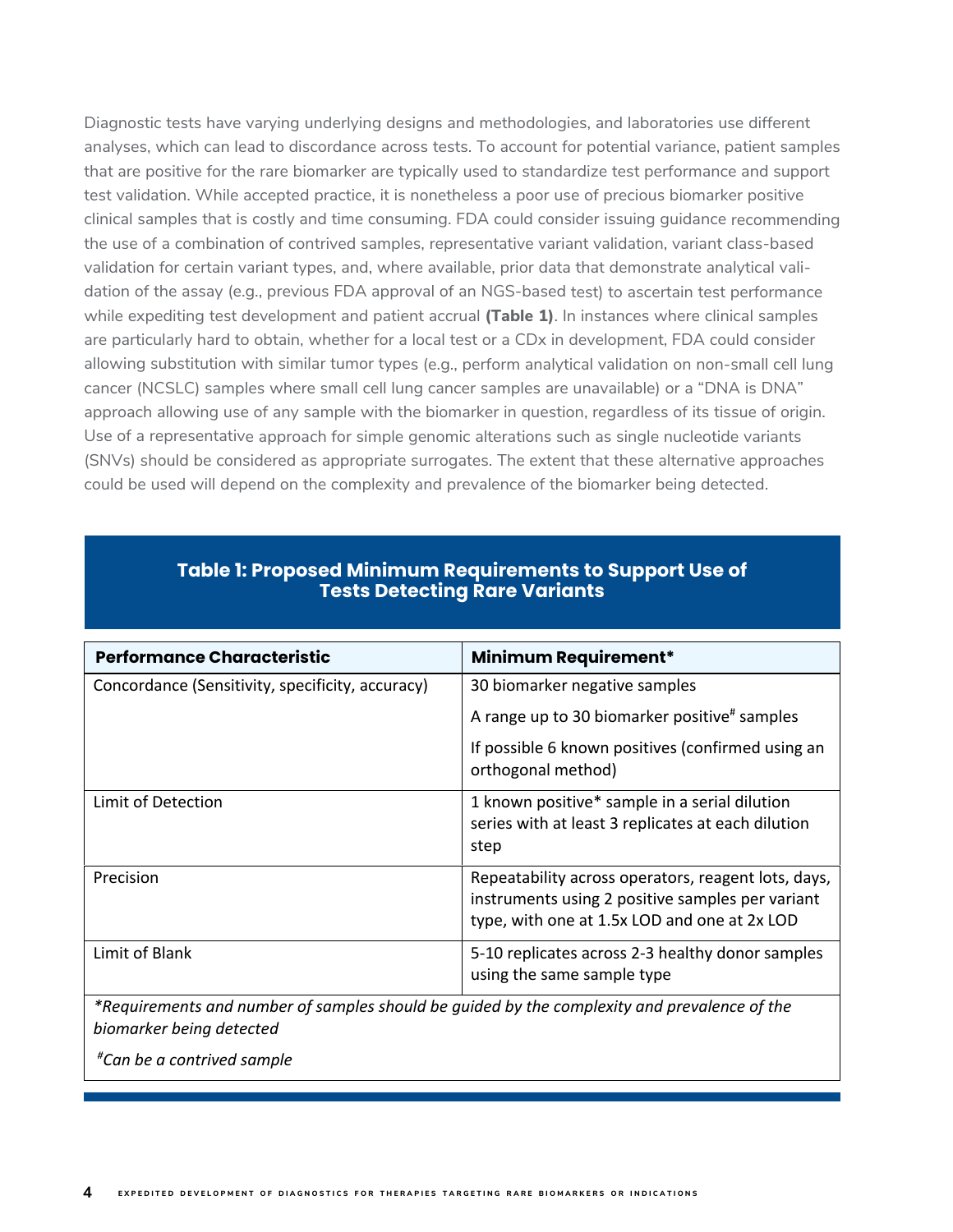# **De-risk and Streamline the Development and Review of CDx to Align with Drug Development**

# **Review drugs for rare indications and companion diagnostics in tandem via benefit-risk assessment**

Regulatory processes associated with the co-development of a targeted therapy and CDx should also be aligned if concurrent approval of the drug and diagnostic is required. As with the development and regulatory pathways for targeted therapies, the regulatory pathways for the associated CDx should be reflective of the unmet need for rare indications, which may require additional flexibilities by FDA review divisions. The goal would be to create a mechanism to identify diagnostic tests for a rare tumor type that would lead to an intensive, interactive, and collaborative development and review process. Similar to what is done for drugs used in rare diseases, this approach could include the use and publication of a formal benefit-risk assessment for the diagnostic and the level of pre- and post-market evidence could be calibrated relative to considerations in the benefit-risk assessment. Drug and diagnostic review divisions should make a concerted effort to align review processes such that the drug and diagnostic are given contemporaneous approvals.

# **Expedite development and regulatory pathways for companion diagnostics for rare biomarkers**

In order to achieve more rapid availability of an approved diagnostic, it may be appropriate to rethink the application of FDA's benefit/risk framework. It is important to balance timely patient access with analytical and clinical validation, bridging studies, and potential post-market study requirements for PMA approval that are required of the CDx test developer. A risk-based approach to identify which data elements are essential prior to approval (minimum core data set) and which data elements could be shifted to the post-market space as a requirement for maintained approval could support expedited development of a CDx for a rare biomarker or variant and allow a sponsor the opportunity to de-risk CDx investment prior to full proof of concept on a therapy. This could serve as a means to expedite the development of high-risk tests and facilitate contemporaneous regulatory review. Likewise, and perhaps more applicable for rare biomarker CDx, FDA could reconsider the extent of required evidence based on the benefit-risk assessment for the diagnostic, the rarity of the biomarker, availability of tissue samples, and the unmet need. Although post-market studies as a condition of approval are appealing, the ability to access rare samples after approval is generally not improved and may be worse than in the pre-market setting.

#### **Recommendations**

Sponsors are afforded flexibilities to facilitate drug development for rare indications. In a similar vein, the Center for Device and Radiological Health (CDRH) and CDx developer could engage in dialogue earlier in the development process to explore flexibilities that could be applied to the CDx development for a rare biomarker. Further, CDRH should commit to an expedited review timeline of 75 days for CDx for rare indications to ensure contemporaneous approval of the CDx and the drug, as drugs for rare indications are typically reviewed in a compressed timeline.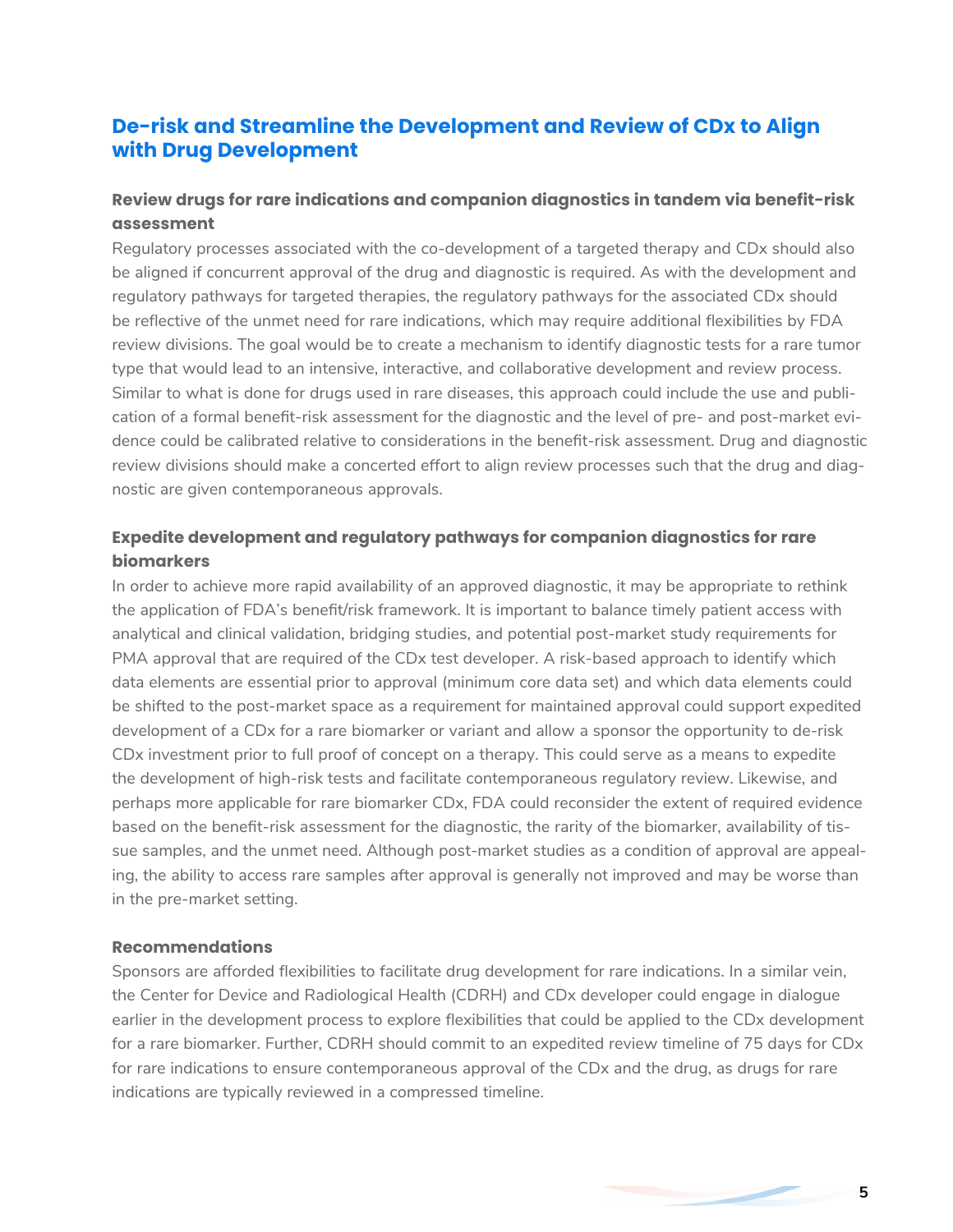A core set of validation data should be submitted pre-approval for all diagnostic tests, including validation of analytical performance characteristics such as sensitivity, specificity, accuracy, precision, reproducibility, and limit of detection; but FDA should have the flexibility to consider the necessity of other data requirements in the context of a rare variant. In determining when to apply such flexibilities in development requirements, FDA should consider:

- Prevalence of disease/cancer type (e.g., whether orphan disease or low prevalence cancer type)
- Prevalence of mutation/biomarker/variant within that cancer
- $\bullet$  Tissue type and availability
- Test type and prior analytical validation generated in similar cancer types or sample types

To qualify for the rare disease/biomarker flexibilities, FDA should use a threshold of  $10,\!000$  patients likely to have the disease or condition (not be tested for it). Examples of rare variants and tissues, where it would be appropriate for FDA to apply development flexibilities due to these considerations, are included in **Table 2**.  $T$ or the rare disease/biomarker  $\mathbb Z$ .

| Rare Disease/Variant/Required Tissue<br>for Validation                                                          | <b>Characteristic Qualifying as Rare</b>                                        |
|-----------------------------------------------------------------------------------------------------------------|---------------------------------------------------------------------------------|
| <b>NTRK</b>                                                                                                     | Prevalence of variant (0.32% across<br>$\bullet$<br>solid cancers)              |
| $ROS-1$                                                                                                         | Prevalence of variant (1.0% of lung<br>$\bullet$<br>non-small cell lung cancer) |
| Triple negative breast cancer patients after<br>progression on primary therapy that metastasizes<br>to the bone | Tissue type and availability                                                    |
| Fine Needle Aspirate (FNA) in NSCLC                                                                             | Paired biopsy and FNAs from the same<br>patient needed for validation           |

# **Table 2: Example Considerations for Benefit-Risk Assessment for Rare Diseases and Rare Variants**

it would be appropriate for FDA to apply development flexibilities due to these considerations, are

In the case of a rare variant or rare disease where development flexibilities may be appropriate, FDA should consider a variety of options for aligning the development expectations with the risk/benefit of the test and the unmet need for the drug. FDA reviewers should have license in these rare biomarker and rare disease scenarios to modify the requisite number of samples for an analytical study, the sample types, or waive requirements for certain analytical studies if these studies are recapitulating existing procrypter, entities to applied the total contains are in the applicance of the coupling stating becoming the are included in the application. That could be applied in the application of the application of the station of t Flexibilities that could be applied are included in **Table 3**.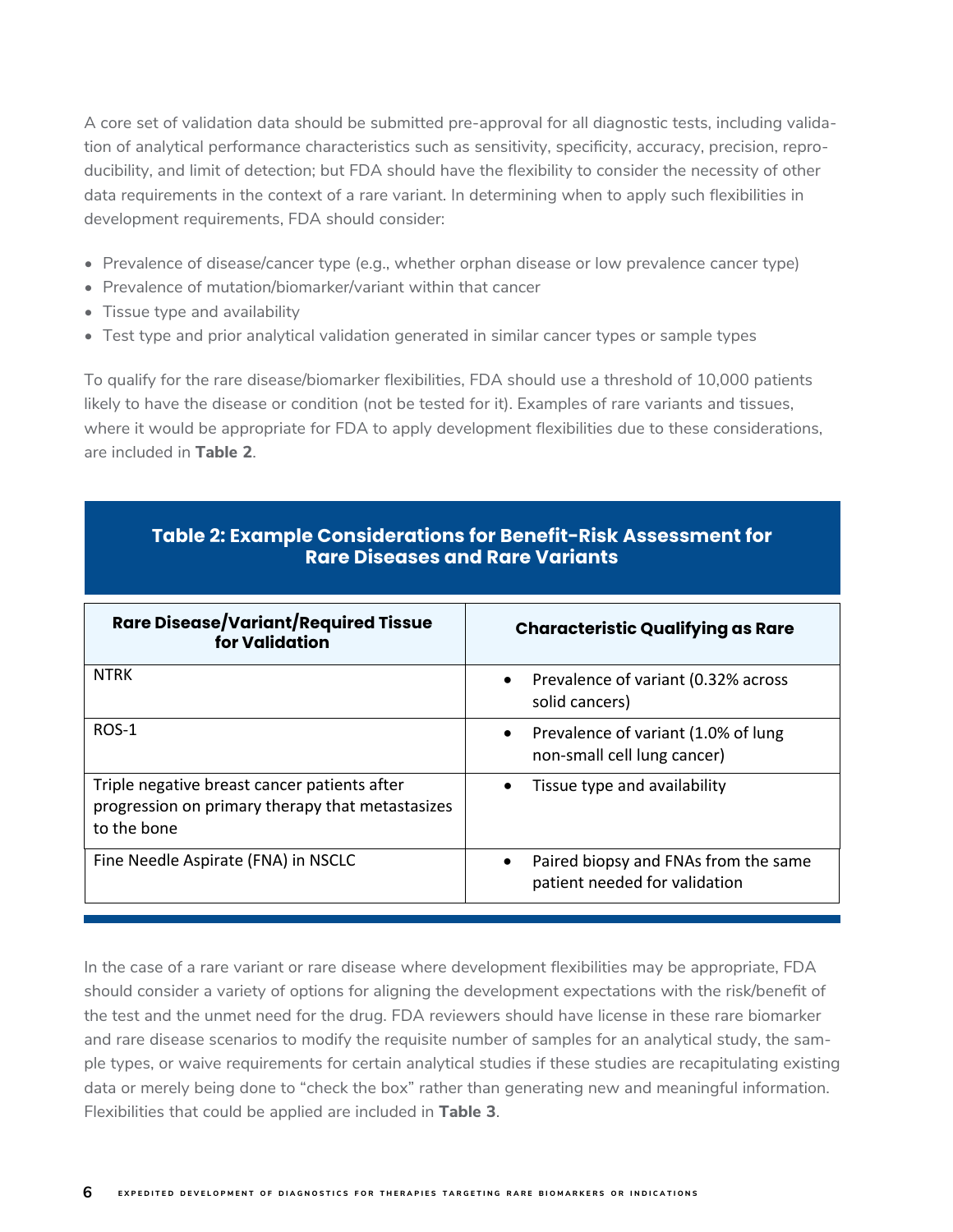#### Flexibilities that could be applied are included in **Table 3**. **Table 3: Regulatory Flexibilities that Could be Applied for CDx for Rare Variants/Biomarkers.**

**Table 3: Regulatory Flexibilities that Could be Applied for CDx for Rare Variants/Biomarkers.**

data or merely being done to "check the box" rather than generating new and meaningful information.

#### **Analytical Validation**

- For biomarkers that have already been analytically validated on NGS tests that have previously received FDA approval, FDA should leverage this validation in order to expedite review and approval for a rare indication. • For biomarkers that have already been analytically validated on NGS tests that have previously received FDA and a previously received for a previously validated on NGS tests that have to expedit previously received FDA approval, FDA sin  $\tau$  - To demonstrate analytical value of  $\tau$  rate value  $\tau$  rate value  $\tau$  sponsors to the sponsors to the sponsors to the sponsors to the sponsors to the sponsors to the sponsors to the sponsors to the sponsors to th
- To demonstrate analytical validity of rare variants/biomarkers, FDA should allow sponsors to provide some combination of the following instead of requiring use of clinical samples: providently of the following of the following instead of the some computation of the clinical samples:  $\frac{1}{2}$ 
	- o contrived samples out some completion
	- o similar tumor types/sample types  $\circ$  contrived samples<br> $\cdot$  similar types types/sample types
	- $\circ$  representative variant validation for certain variant types o representative variant validation for certain variant types
	- $\circ$  if available, prior data that demonstrate adequate analytical validity for their assay o if available, prior data that demonstrate adequate analytical validity for their assay
- FDA should not require revalidation of variants if they are in the exact same location or within the same base pair as a previously validated variant, and the primers are the same.  $\circ$  - Finalidation of variants if they are indicate automated and  $\circ$  are in the exact same location or within  $\circ$  $\frac{d}{dx}$  and  $\frac{d}{dx}$  be required for behavior between  $\frac{d}{dx}$  and  $\frac{d}{dx}$  and the primers are the same.
- Repeat validation should not be required for every mutation/biomarker on a test platform when adding a new variant or to enroll a trial using a previously approved test, when the variant or to enroll a trial using a previously approved test, when the variant of interest was included in the first release of the approved test. Even if a small<br>experience that specific mutation for the test release, the first release of the first release of the first re number of samples was used to validate that specific mutation for the first release, the test should be considered validated or, if anything, additional validation should be minimal with a small number of additional samples. when a new variant or to be required for every mutation point when the test platform  $\frac{1}{2}$  in any term of any term of any term of any term  $\frac{1}{2}$  and  $\frac{1}{2}$  and  $\frac{1}{2}$  and  $\frac{1}{2}$  and  $\frac{1}{2}$  and  $\frac{1}{2}$  and  $\frac{1}{2}$  and  $\frac{1}{2}$  and  $\frac{1}{2}$  and  $\frac{1}{2}$  and  $\frac{1}{2}$  and  $\frac{1}{2}$ should be considered validated of, if • FDA should not require that a variant be validated across all different types of cancers.
- FDA should not require that a variant be validated across all different types of cancers.

#### **Clinical Validation**

- rations and rely on the clinical performance (clients channole entropy data) of an assay, rather than requiring concordance studies to LDTs used in enrollment using rare or limited clinical samples if different from the proposed CDx. Often these LDTs are tests of varying clinical samples if americing from the proposed CDX. Often these LDTs are tests of tar jing<br>decign that have not gone through EDA pre-market review and are of unknown design, that have not gone through FDA pre-market review and are of unknown • FDA should rely on the clinical performance (based on clinical outcome data) of an assay, design, that have not gone through FDA pre-market review and are of unknown performance.
- If FDA requires bridging studies between a candidate clinical trial assay (CTA) and the to-be-• If FDA requires bridging studies between a candidate clinical trial assay (CTA) and the to-be-marketed CDx, the agency should consider whether such studies could be conducted as a marketed CDx, the agency should consider whether such studies could be conducted as a post-market commitment. post-market commitment.

#### **Other Regulatory Flexibilities**

- Allow use of a prespecified modification plan for already approved CDx seeking additional indications:
	- $\circ$  A prespecified modification plan would allow a test developer to submit a validation plan for future modifications that FDA could approve for post-market use in lieu of reviewing additional post-market analytical validation data to support a modification.
	- $\circ$  For example, where a new mutation of clinical significance is in the same class (i.e., SNV) and same locus as a previously validated variant.
- Waive or, if necessary, shift into post-market certain studies (e.g., interfering substances, reproducibility, bridging studies).

both PMAs and supplemental PMAs, akin to what is included in the summary basis of approval

Allow for post-market collection of real-world evidence.

6

6